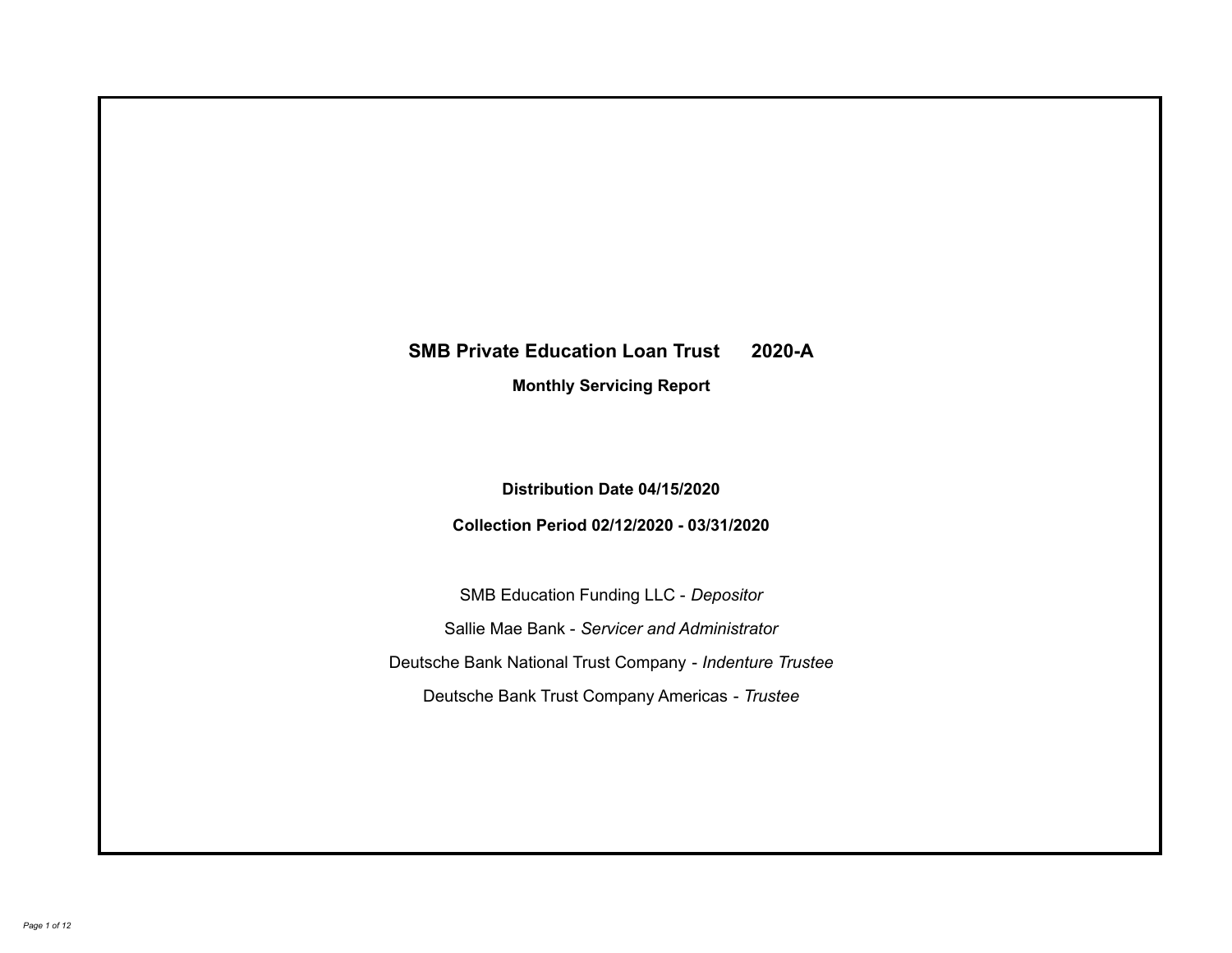| A           | <b>Student Loan Portfolio Characteristics</b>   |                   | <b>Settlement Date</b><br>02/12/2020 | 03/31/2020            |
|-------------|-------------------------------------------------|-------------------|--------------------------------------|-----------------------|
|             | <b>Principal Balance</b>                        |                   | \$633,058,651.76                     | \$621,935,206.32      |
|             | Interest to be Capitalized Balance              |                   | 43,030,628.43                        | 42,952,614.90         |
|             | Pool Balance                                    |                   | \$676,089,280.19                     | \$664,887,821.22      |
|             | Weighted Average Coupon (WAC)                   |                   |                                      |                       |
|             | WAC1 (Contractual Interest Rate on the Loan)    |                   | 9.50%                                | 9.07%                 |
|             | WAC2 (Average of Applicable Interest Rate)      |                   | 9.47%                                | 9.04%                 |
|             | WAC3 (Average of Actual Interest Rate)          |                   | 9.38%                                | 8.96%                 |
|             | Weighted Average Remaining Term                 |                   | 138.37                               | 137.80                |
|             | Number of Loans                                 |                   | 54,630                               | 53,887                |
|             | Number of Borrowers<br>Pool Factor              |                   | 52,691<br>1.000000000                | 51,978<br>0.983431983 |
|             | Since Issued Total Constant Prepayment Rate (1) |                   |                                      | 11.89%                |
|             |                                                 |                   |                                      |                       |
| B           | <b>Debt Securities</b>                          | Cusip/Isin        | 02/12/2020                           | 04/15/2020            |
|             | A1                                              | 78449UAA6         | \$219,000,000.00                     | \$180,891,743.55      |
|             | A <sub>2</sub> A                                | 78449UAB4         | \$320,000,000.00                     | \$320,000,000.00      |
|             | A2B                                             | 78449UAC2         | \$50,000,000.00                      | \$50,000,000.00       |
|             | B                                               | 78449UAD0         | \$47,000,000.00                      | \$47,000,000.00       |
|             |                                                 |                   |                                      |                       |
| $\mathsf C$ | <b>Certificates</b>                             | <b>Cusip/Isin</b> | 02/12/2020                           | 04/15/2020            |
|             | Residual                                        | 78449UAE8         | \$100,000.00                         | \$100,000.00          |
|             |                                                 |                   |                                      |                       |
| D           | <b>Account Balances</b>                         |                   | 02/12/2020                           | 04/15/2020            |
|             | Reserve Account Balance                         |                   | \$1,729,328.00                       | \$1,729,328.00        |
|             |                                                 |                   |                                      |                       |
| E           | <b>Asset / Liability</b>                        |                   | 02/12/2020                           | 04/15/2020            |
|             | Overcollateralization Percentage                |                   | 5.93%                                | 10.08%                |
|             | Specified Overcollateralization Amount          |                   | \$169,022,320.05                     | \$166,221,955.31      |
|             | Actual Overcollateralization Amount             |                   | \$40.089.280.19                      | \$66.996.077.67       |

(1) For additional information, see 'Since Issued CPR Methodology' found on page 11 of this report.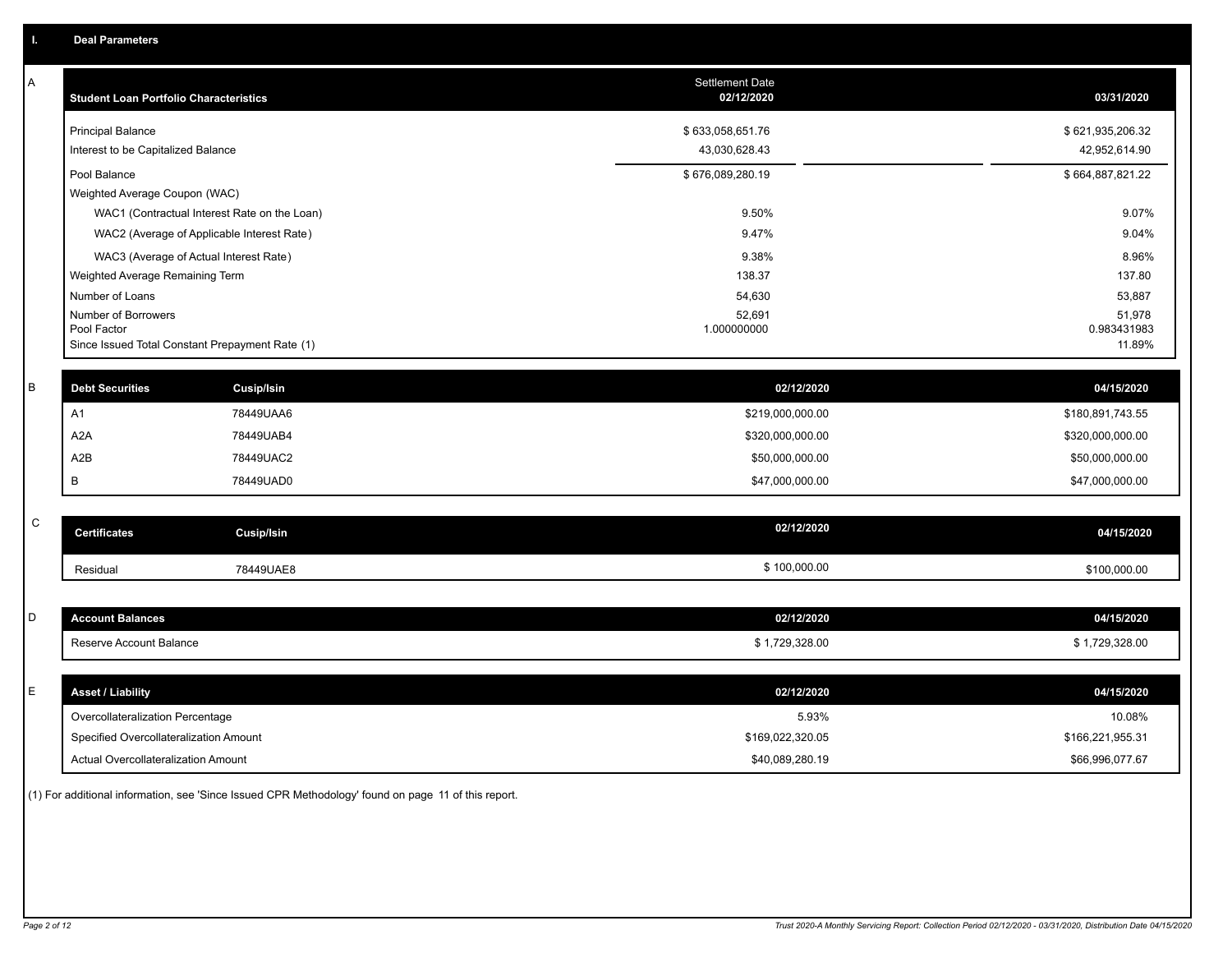| <b>Borrower Principal</b><br>13,797,435.27<br>0.00<br><b>Consolidation Activity Principal</b><br>0.00<br>Seller Principal Reimbursement<br>0.00<br>Servicer Principal Reimbursement<br>0.00<br>Delinquent Principal Purchases by Servicer<br><b>Other Principal Deposits</b><br>157,452.60<br>\$13,954,887.87<br><b>Total Principal Receipts</b><br>В<br><b>Student Loan Interest Receipts</b><br><b>Borrower Interest</b><br>4,242,794.40<br>0.00<br><b>Consolidation Activity Interest</b><br>Seller Interest Reimbursement<br>224.10<br>0.00<br>Servicer Interest Reimbursement<br>0.00<br>Delinquent Interest Purchases by Servicer<br>3,638.22<br><b>Other Interest Deposits</b><br>\$4,246,656.72<br><b>Total Interest Receipts</b><br>C<br>\$0.00<br><b>Recoveries on Realized Losses</b><br>D<br><b>Investment Income</b><br>\$41,723.02<br>\$0.00<br>E<br><b>Funds Borrowed from Next Collection Period</b><br>F<br>\$0.00<br><b>Funds Repaid from Prior Collection Period</b><br>G<br>\$0.00<br>Loan Sale or Purchase Proceeds<br>н<br>\$22,756,244.87<br>Initial Deposits to Distribution Account<br>\$0.00<br><b>Excess Transferred from Other Accounts</b><br><b>Borrower Benefit Reimbursements</b><br>\$0.00<br>J<br>Κ<br><b>Other Deposits</b><br>\$0.00<br>L<br><b>Other Fees Collected</b><br>\$0.00<br>М<br><b>AVAILABLE FUNDS</b><br>\$40,999,512.48<br>N<br>Non-Cash Principal Activity During Collection Period<br>\$2,831,442.43<br>O<br>Aggregate Purchased Amounts by the Depositor, Servicer or Seller<br>\$161,090.82 | Α | <b>Student Loan Principal Receipts</b> |        |
|--------------------------------------------------------------------------------------------------------------------------------------------------------------------------------------------------------------------------------------------------------------------------------------------------------------------------------------------------------------------------------------------------------------------------------------------------------------------------------------------------------------------------------------------------------------------------------------------------------------------------------------------------------------------------------------------------------------------------------------------------------------------------------------------------------------------------------------------------------------------------------------------------------------------------------------------------------------------------------------------------------------------------------------------------------------------------------------------------------------------------------------------------------------------------------------------------------------------------------------------------------------------------------------------------------------------------------------------------------------------------------------------------------------------------------------------------------------------------------------------------------------------------------------------------|---|----------------------------------------|--------|
|                                                                                                                                                                                                                                                                                                                                                                                                                                                                                                                                                                                                                                                                                                                                                                                                                                                                                                                                                                                                                                                                                                                                                                                                                                                                                                                                                                                                                                                                                                                                                  |   |                                        |        |
|                                                                                                                                                                                                                                                                                                                                                                                                                                                                                                                                                                                                                                                                                                                                                                                                                                                                                                                                                                                                                                                                                                                                                                                                                                                                                                                                                                                                                                                                                                                                                  |   |                                        |        |
|                                                                                                                                                                                                                                                                                                                                                                                                                                                                                                                                                                                                                                                                                                                                                                                                                                                                                                                                                                                                                                                                                                                                                                                                                                                                                                                                                                                                                                                                                                                                                  |   |                                        |        |
|                                                                                                                                                                                                                                                                                                                                                                                                                                                                                                                                                                                                                                                                                                                                                                                                                                                                                                                                                                                                                                                                                                                                                                                                                                                                                                                                                                                                                                                                                                                                                  |   |                                        |        |
|                                                                                                                                                                                                                                                                                                                                                                                                                                                                                                                                                                                                                                                                                                                                                                                                                                                                                                                                                                                                                                                                                                                                                                                                                                                                                                                                                                                                                                                                                                                                                  |   |                                        |        |
|                                                                                                                                                                                                                                                                                                                                                                                                                                                                                                                                                                                                                                                                                                                                                                                                                                                                                                                                                                                                                                                                                                                                                                                                                                                                                                                                                                                                                                                                                                                                                  |   |                                        |        |
|                                                                                                                                                                                                                                                                                                                                                                                                                                                                                                                                                                                                                                                                                                                                                                                                                                                                                                                                                                                                                                                                                                                                                                                                                                                                                                                                                                                                                                                                                                                                                  |   |                                        |        |
|                                                                                                                                                                                                                                                                                                                                                                                                                                                                                                                                                                                                                                                                                                                                                                                                                                                                                                                                                                                                                                                                                                                                                                                                                                                                                                                                                                                                                                                                                                                                                  |   |                                        |        |
|                                                                                                                                                                                                                                                                                                                                                                                                                                                                                                                                                                                                                                                                                                                                                                                                                                                                                                                                                                                                                                                                                                                                                                                                                                                                                                                                                                                                                                                                                                                                                  |   |                                        |        |
|                                                                                                                                                                                                                                                                                                                                                                                                                                                                                                                                                                                                                                                                                                                                                                                                                                                                                                                                                                                                                                                                                                                                                                                                                                                                                                                                                                                                                                                                                                                                                  |   |                                        |        |
|                                                                                                                                                                                                                                                                                                                                                                                                                                                                                                                                                                                                                                                                                                                                                                                                                                                                                                                                                                                                                                                                                                                                                                                                                                                                                                                                                                                                                                                                                                                                                  |   |                                        |        |
|                                                                                                                                                                                                                                                                                                                                                                                                                                                                                                                                                                                                                                                                                                                                                                                                                                                                                                                                                                                                                                                                                                                                                                                                                                                                                                                                                                                                                                                                                                                                                  |   |                                        |        |
|                                                                                                                                                                                                                                                                                                                                                                                                                                                                                                                                                                                                                                                                                                                                                                                                                                                                                                                                                                                                                                                                                                                                                                                                                                                                                                                                                                                                                                                                                                                                                  |   |                                        |        |
|                                                                                                                                                                                                                                                                                                                                                                                                                                                                                                                                                                                                                                                                                                                                                                                                                                                                                                                                                                                                                                                                                                                                                                                                                                                                                                                                                                                                                                                                                                                                                  |   |                                        |        |
|                                                                                                                                                                                                                                                                                                                                                                                                                                                                                                                                                                                                                                                                                                                                                                                                                                                                                                                                                                                                                                                                                                                                                                                                                                                                                                                                                                                                                                                                                                                                                  |   |                                        |        |
|                                                                                                                                                                                                                                                                                                                                                                                                                                                                                                                                                                                                                                                                                                                                                                                                                                                                                                                                                                                                                                                                                                                                                                                                                                                                                                                                                                                                                                                                                                                                                  |   |                                        |        |
|                                                                                                                                                                                                                                                                                                                                                                                                                                                                                                                                                                                                                                                                                                                                                                                                                                                                                                                                                                                                                                                                                                                                                                                                                                                                                                                                                                                                                                                                                                                                                  |   |                                        |        |
|                                                                                                                                                                                                                                                                                                                                                                                                                                                                                                                                                                                                                                                                                                                                                                                                                                                                                                                                                                                                                                                                                                                                                                                                                                                                                                                                                                                                                                                                                                                                                  |   |                                        |        |
|                                                                                                                                                                                                                                                                                                                                                                                                                                                                                                                                                                                                                                                                                                                                                                                                                                                                                                                                                                                                                                                                                                                                                                                                                                                                                                                                                                                                                                                                                                                                                  |   |                                        |        |
|                                                                                                                                                                                                                                                                                                                                                                                                                                                                                                                                                                                                                                                                                                                                                                                                                                                                                                                                                                                                                                                                                                                                                                                                                                                                                                                                                                                                                                                                                                                                                  |   |                                        |        |
|                                                                                                                                                                                                                                                                                                                                                                                                                                                                                                                                                                                                                                                                                                                                                                                                                                                                                                                                                                                                                                                                                                                                                                                                                                                                                                                                                                                                                                                                                                                                                  |   |                                        |        |
|                                                                                                                                                                                                                                                                                                                                                                                                                                                                                                                                                                                                                                                                                                                                                                                                                                                                                                                                                                                                                                                                                                                                                                                                                                                                                                                                                                                                                                                                                                                                                  |   |                                        |        |
|                                                                                                                                                                                                                                                                                                                                                                                                                                                                                                                                                                                                                                                                                                                                                                                                                                                                                                                                                                                                                                                                                                                                                                                                                                                                                                                                                                                                                                                                                                                                                  |   |                                        |        |
|                                                                                                                                                                                                                                                                                                                                                                                                                                                                                                                                                                                                                                                                                                                                                                                                                                                                                                                                                                                                                                                                                                                                                                                                                                                                                                                                                                                                                                                                                                                                                  |   |                                        |        |
|                                                                                                                                                                                                                                                                                                                                                                                                                                                                                                                                                                                                                                                                                                                                                                                                                                                                                                                                                                                                                                                                                                                                                                                                                                                                                                                                                                                                                                                                                                                                                  |   |                                        |        |
|                                                                                                                                                                                                                                                                                                                                                                                                                                                                                                                                                                                                                                                                                                                                                                                                                                                                                                                                                                                                                                                                                                                                                                                                                                                                                                                                                                                                                                                                                                                                                  |   |                                        |        |
|                                                                                                                                                                                                                                                                                                                                                                                                                                                                                                                                                                                                                                                                                                                                                                                                                                                                                                                                                                                                                                                                                                                                                                                                                                                                                                                                                                                                                                                                                                                                                  |   |                                        |        |
|                                                                                                                                                                                                                                                                                                                                                                                                                                                                                                                                                                                                                                                                                                                                                                                                                                                                                                                                                                                                                                                                                                                                                                                                                                                                                                                                                                                                                                                                                                                                                  |   |                                        |        |
|                                                                                                                                                                                                                                                                                                                                                                                                                                                                                                                                                                                                                                                                                                                                                                                                                                                                                                                                                                                                                                                                                                                                                                                                                                                                                                                                                                                                                                                                                                                                                  | P | Aggregate Loan Substitutions           | \$0.00 |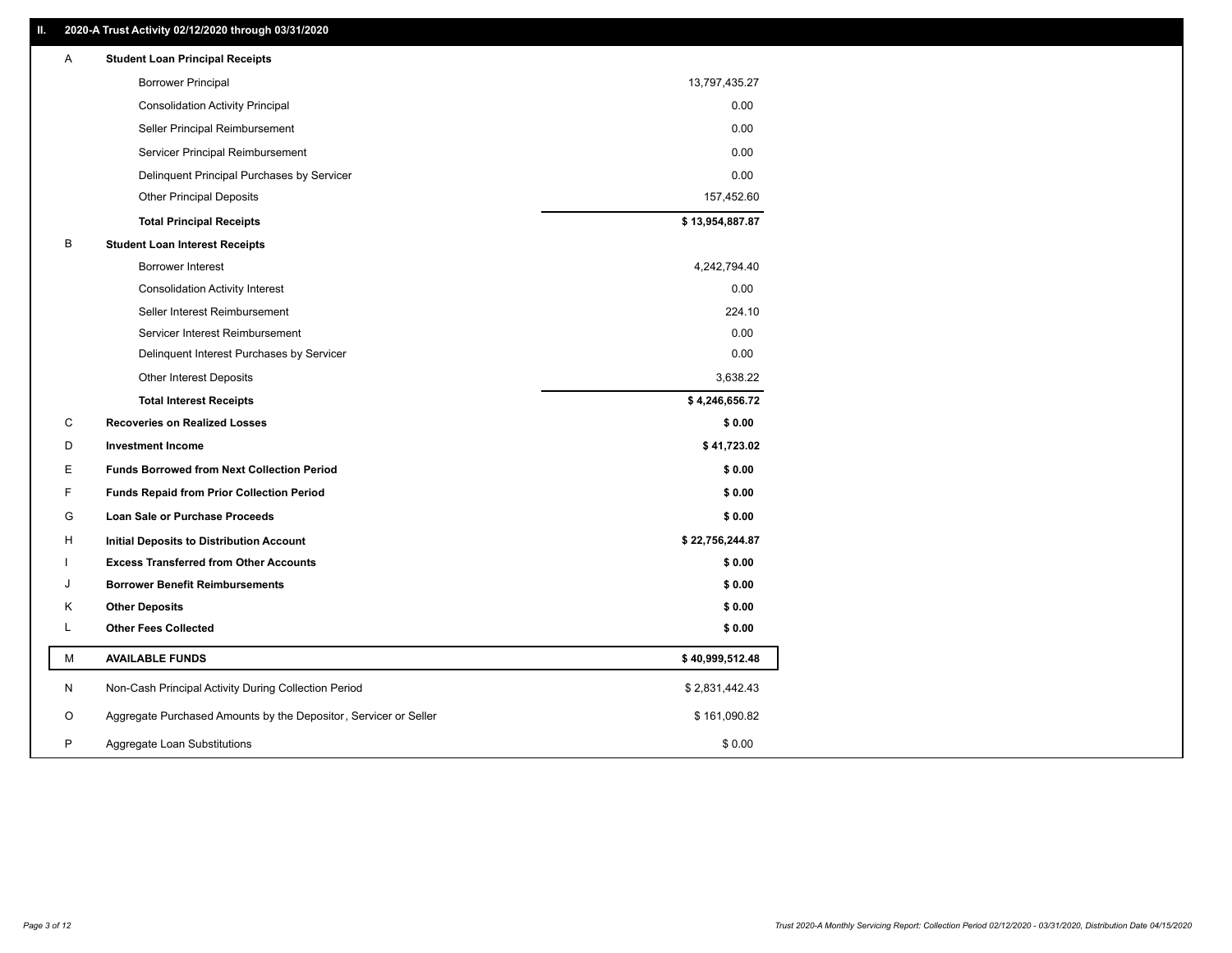#### **Loans by Repayment Status**

|                   |                       |                          |         | 03/31/2020                                                       |                |                            |
|-------------------|-----------------------|--------------------------|---------|------------------------------------------------------------------|----------------|----------------------------|
|                   |                       | <b>Wtd Avg</b><br>Coupon | # Loans | <b>Principal and</b><br><b>Interest Accrued</b><br>to Capitalize | % of Principal | % of Loans in<br>Repay (1) |
| INTERIM:          | IN SCHOOL             | 9.95%                    | 9,457   | \$128,463,543.48                                                 | 19.321%        | $-$ %                      |
|                   | <b>GRACE</b>          | 9.88%                    | 1,876   | \$23,426,541.68                                                  | 3.523%         | $-$ %                      |
|                   | <b>DEFERMENT</b>      | 9.35%                    | 2,007   | \$25,002,807.26                                                  | 3.760%         | $-$ %                      |
| <b>REPAYMENT:</b> | <b>CURRENT</b>        | 8.59%                    | 37,554  | \$445,701,080.70                                                 | 67.034%        | 91.333%                    |
|                   | 31-60 DAYS DELINQUENT | 9.47%                    | 433     | \$5,568,995.88                                                   | 0.838%         | 1.141%                     |
|                   | 61-90 DAYS DELINQUENT | 9.47%                    | 240     | \$3,452,569.68                                                   | 0.519%         | 0.708%                     |
|                   | > 90 DAYS DELINQUENT  | 9.95%                    | 103     | \$1,420,363.43                                                   | 0.214%         | 0.291%                     |
|                   | <b>FORBEARANCE</b>    | 8.86%                    | 2,217   | \$31,851,919.11                                                  | 4.791%         | 6.527%                     |
| <b>TOTAL</b>      |                       |                          | 53,887  | \$664,887,821.22                                                 | 100.00%        | 100.00%                    |

Percentages may not total 100% due to rounding \*

1 Loans classified in "Repayment" include any loan for which interim interest only, \$25 fixed payments or full principal and interest payments are due.

|                 |                       |                          | 03/31/2020 |                                                                  |                |                                |  |
|-----------------|-----------------------|--------------------------|------------|------------------------------------------------------------------|----------------|--------------------------------|--|
|                 |                       | <b>Wtd Avg</b><br>Coupon | # Loans    | <b>Principal and</b><br><b>Interest Accrued</b><br>to Capitalize | % of Principal | % of Loans in<br>P&I Repay (2) |  |
| <b>INTERIM:</b> | IN SCHOOL             | 9.39%                    | 19,798     | \$277,075,070.33                                                 | 41.672%        | $-$ %                          |  |
|                 | <b>GRACE</b>          | 9.32%                    | 3,737      | \$47,032,968.28                                                  | 7.074%         | $-$ %                          |  |
|                 | <b>DEFERMENT</b>      | 9.00%                    | 3,665      | \$45,523,651.45                                                  | 6.847%         | $-$ %                          |  |
| P&I REPAYMENT:  | <b>CURRENT</b>        | 8.40%                    | 23,757     | \$253,699,203.44                                                 | 38.157%        | 85.925%                        |  |
|                 | 31-60 DAYS DELINQUENT | 9.45%                    | 392        | \$5,131,653.36                                                   | 0.772%         | 1.738%                         |  |
|                 | 61-90 DAYS DELINQUENT | 9.46%                    | 223        | \$3,194,754.94                                                   | 0.480%         | 1.082%                         |  |
|                 | > 90 DAYS DELINQUENT  | 9.97%                    | 98         | \$1,378,600.31                                                   | 0.207%         | 0.467%                         |  |
|                 | <b>FORBEARANCE</b>    | 8.86%                    | 2,217      | \$31,851,919.11                                                  | 4.791%         | 10.788%                        |  |
| <b>TOTAL</b>    |                       |                          | 53,887     | \$664,887,821.22                                                 | 100.00%        | 100.00%                        |  |

<sup>2</sup> Loans classified in "P&I Repayment" includes only those loans for which scheduled principal and interest payments are due.

WAC reflects WAC3 To conform with company standard reporting these sections now include Princial and Interest Accrued to Capitalize .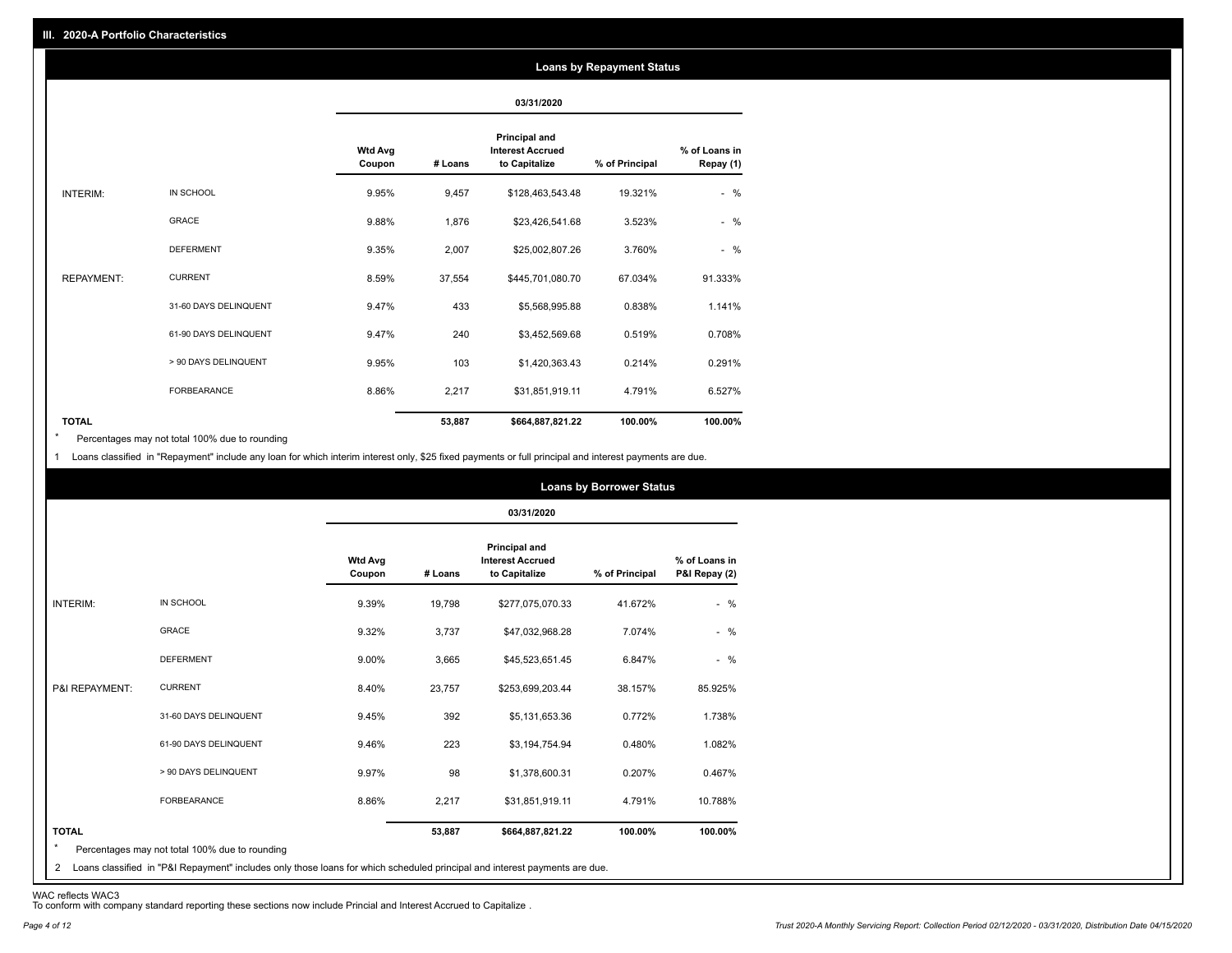|                                                       | 3/31/2020        |
|-------------------------------------------------------|------------------|
| Pool Balance                                          | \$664,887,821.22 |
| Total # Loans                                         | 53,887           |
| Total # Borrowers                                     | 51,978           |
| Weighted Average Coupon                               | 9.04%            |
| Weighted Average Remaining Term                       | 137.80           |
| Percent of Pool - Cosigned                            | 92.4%            |
| Percent of Pool - Non Cosigned                        | 7.6%             |
| Borrower Interest Accrued for Period                  | \$7,765,221.17   |
| Outstanding Borrower Interest Accrued                 | \$46,321,502.64  |
| Gross Principal Realized Loss - Periodic *            | \$199,782.33     |
| Gross Principal Realized Loss - Cumulative *          | \$199,782.33     |
| Recoveries on Realized Losses - Periodic              | \$0.00           |
| Recoveries on Realized Losses - Cumulative            | \$0.00           |
| Net Losses - Periodic                                 | \$199,782.33     |
| Net Losses - Cumulative                               | \$199,782.33     |
| Non-Cash Principal Activity - Capitalized Interest    | \$3,031,069.73   |
| Since Issued Total Constant Prepayment Rate (CPR) (1) | 11.89%           |
| Loan Substitutions                                    | \$0.00           |
| <b>Cumulative Loan Substitutions</b>                  | \$0.00           |
| <b>Unpaid Servicing Fees</b>                          | \$0.00           |
| <b>Unpaid Administration Fees</b>                     | \$0.00           |
| <b>Unpaid Carryover Servicing Fees</b>                | \$0.00           |
| Note Interest Shortfall                               | \$0.00           |
|                                                       | \$13,833,387.12  |
| Loans in Modification                                 |                  |

| % Annualized Gross Principal Realized Loss - Periodic as a %<br>of Loans in Repayment (P&I) * 12 | 0.91% |
|--------------------------------------------------------------------------------------------------|-------|
| % Gross Principal Realized Loss - Cumulative as a % of<br>Original Pool Balance                  | 0.03% |

\* In accordance with the Servicer's current policies and procedures, after September 1, 2017 loans subject to bankruptcy claims generally will not be reported as a charged- off unless and until they are delinquent for 120

(1) For additional information, see 'Since Issued CPR Methodology' found on page 11 of this report.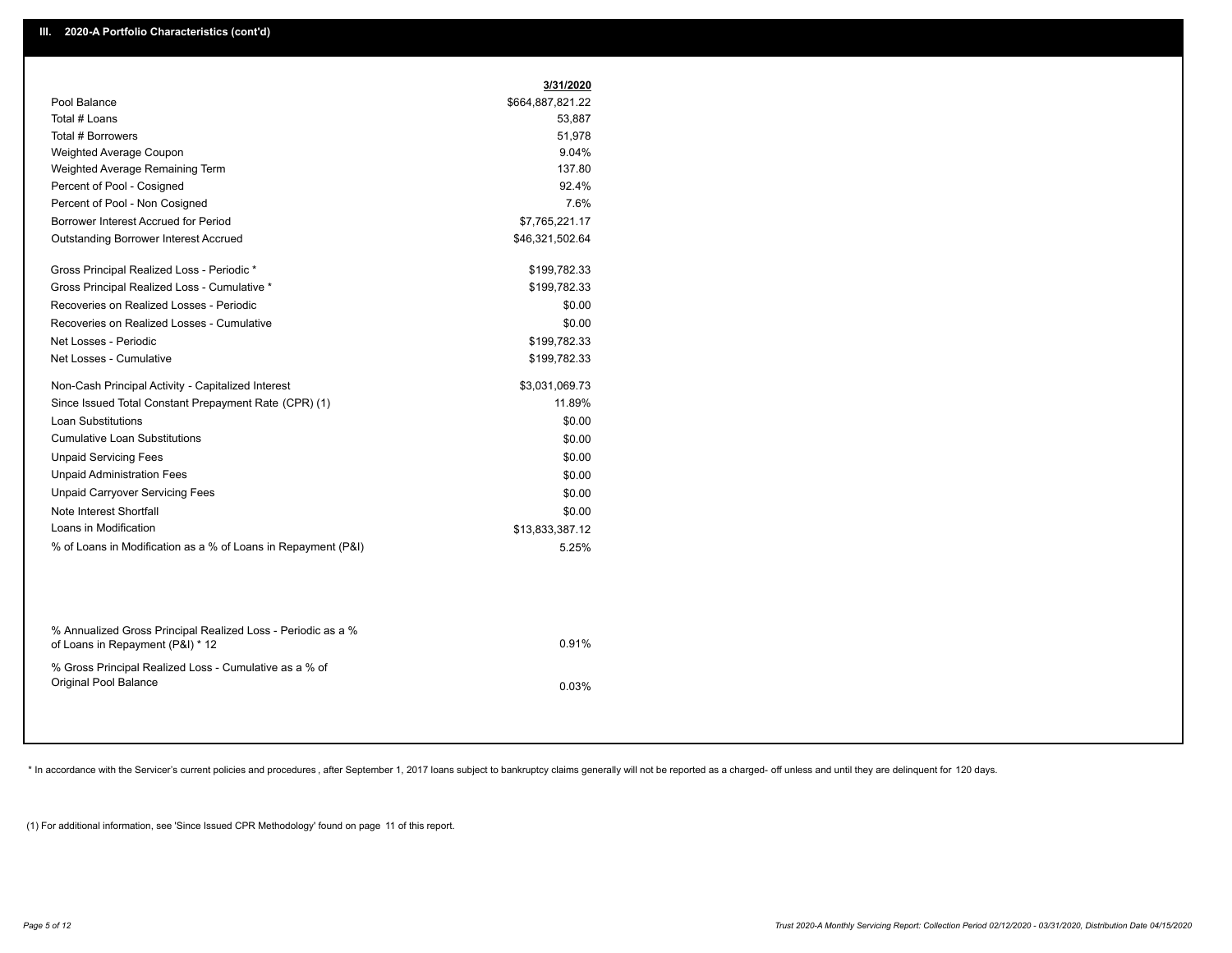#### **Loan Program**  A

|                                    | Weighted<br><b>Average Coupon</b> | # LOANS | <b>\$ AMOUNT</b> | $%$ *    |
|------------------------------------|-----------------------------------|---------|------------------|----------|
| - Smart Option Interest-Only Loans | 7.84%                             | 13,898  | \$139,140,341.16 | 20.927%  |
| - Smart Option Fixed Pay Loans     | 9.02%                             | 13.672  | \$206,539,266.54 | 31.064%  |
| - Smart Option Deferred Loans      | 9.40%                             | 26,317  | \$319,208,213.52 | 48.009%  |
| - Other Loan Programs              | $0.00\%$                          | 0       | \$0.00           | 0.000%   |
| <b>Total</b>                       | 8.96%                             | 53,887  | \$664,887,821.22 | 100.000% |

\* Percentages may not total 100% due to rounding

B

C

**Index Type**

|                       | Weighted<br><b>Average Coupon</b> | # LOANS | <b>\$ AMOUNT</b> | $%$ *    |
|-----------------------|-----------------------------------|---------|------------------|----------|
| - Fixed Rate Loans    | 9.58%                             | 22,268  | \$283,593,194.35 | 42.653%  |
| - LIBOR Indexed Loans | 8.50%                             | 31,619  | \$381,294,626.87 | 57.347%  |
| - Other Index Rates   | $0.00\%$                          | 0       | \$0.00           | 0.000%   |
| Total                 | 8.96%                             | 53,887  | \$664,887,821.22 | 100.000% |

\* Percentages may not total 100% due to rounding

## **Weighted Average Recent FICO**

| (2)<br>Wtd Avg Recent FICO Band | # LOANS | <b>\$ AMOUNT</b> | $%$ *    |
|---------------------------------|---------|------------------|----------|
| $0 - 639$                       | 3,302   | \$36,541,261.80  | 5.496%   |
| 640 - 669                       | 3,629   | \$42,705,065.43  | 6.423%   |
| 670 - 699                       | 6,756   | \$84,005,035.41  | 12.634%  |
| 700 - 739                       | 12,489  | \$156,351,065.58 | 23.515%  |
| $740 +$                         | 27,709  | \$345,270,493.16 | 51.929%  |
| $N/A$ <sub>(1)</sub>            | 2       | \$14,899.84      | 0.002%   |
| <b>Total</b>                    | 53,887  | \$664,887,821.22 | 100.000% |

WAC reflects WAC3

To conform with company standard reporting these sections now include Princial and Interest Accrued to Capitalize .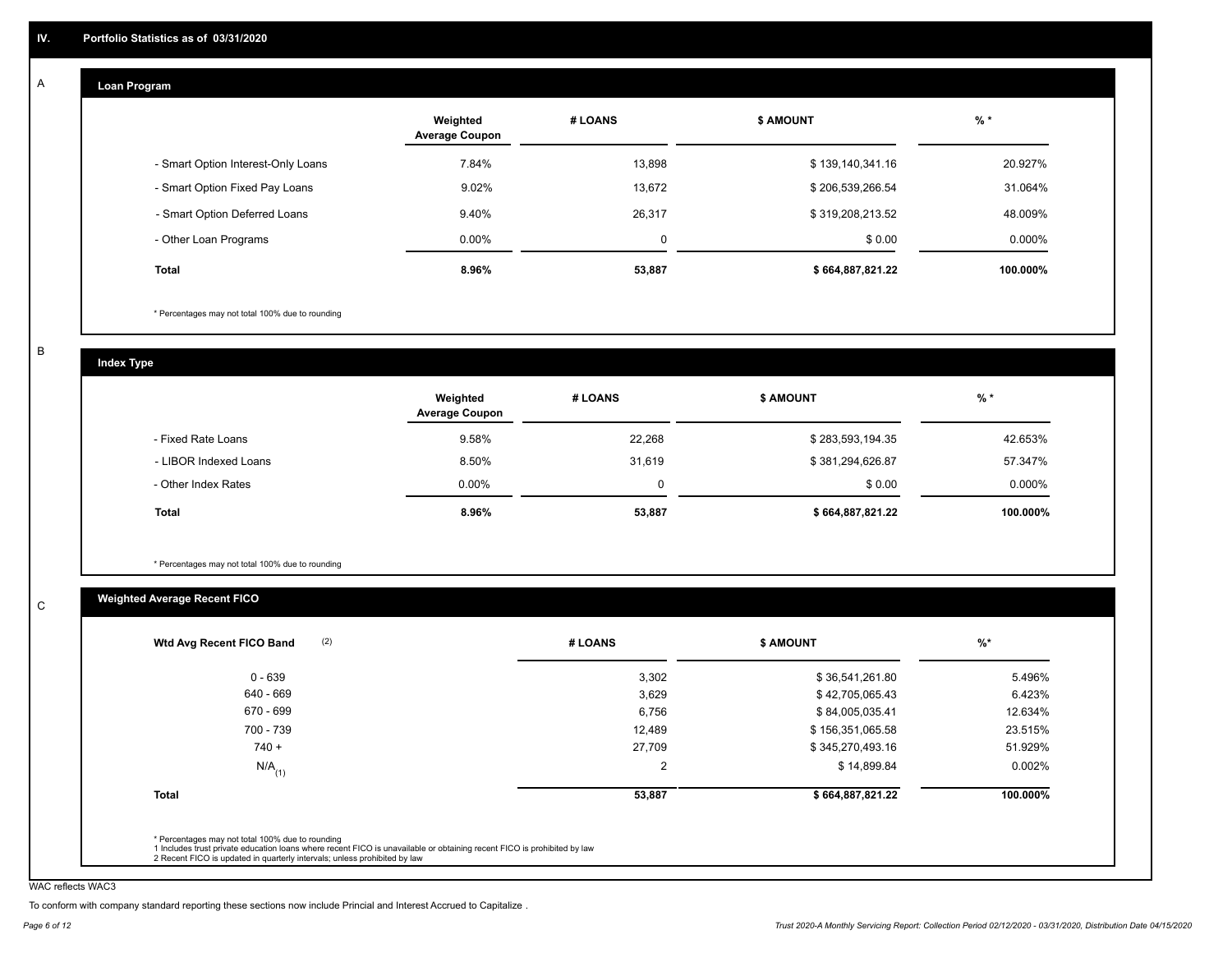| V. |       | 2020-A Reserve Account and Principal Distribution Calculations                       |                  |  |
|----|-------|--------------------------------------------------------------------------------------|------------------|--|
| Α. |       | <b>Reserve Account</b>                                                               |                  |  |
|    |       | Specified Reserve Account Balance                                                    | \$1,729,328.00   |  |
|    |       | Actual Reserve Account Balance                                                       | \$1,729,328.00   |  |
| В. |       | <b>Principal Distribution Amount</b>                                                 |                  |  |
|    | i.    | Class A Notes Outstanding                                                            | \$589,000,000.00 |  |
|    | ii.   | Pool Balance                                                                         | \$664,887,821.22 |  |
|    | iii.  | First Priority Principal Distribution Amount (i - ii)                                | \$0.00           |  |
|    | iv.   | Class A and B Notes Outstanding                                                      | \$636,000,000.00 |  |
|    | ν.    | First Priority Principal Distribution Amount                                         | \$0.00           |  |
|    | vi.   | Pool Balance                                                                         | \$664,887,821.22 |  |
|    | vii.  | Specified Overcollateralization Amount                                               | \$166,221,955.31 |  |
|    | viii. | Regular Principal Distribution Amount (if (iv > 0, (iv - v) - (vi - vii))            | \$137,334,134.09 |  |
|    | ix.   | Pool Balance                                                                         | \$664,887,821.22 |  |
|    | х.    | 10% of Initial Pool Balance                                                          | \$67,608,928.02  |  |
|    | xi.   | First Priority Principal Distribution Amount                                         | \$0.00           |  |
|    | xii.  | Regular Principal Distribution Amount                                                | \$137,334,134.09 |  |
|    | xiii. | Available Funds (after payment of waterfall items A through I)                       | \$0.00           |  |
|    |       | xiv. Additional Principal Distribution Amount (if(vi <= x,min(xiii, vi - xi - xii))) | \$0.00           |  |
|    |       |                                                                                      |                  |  |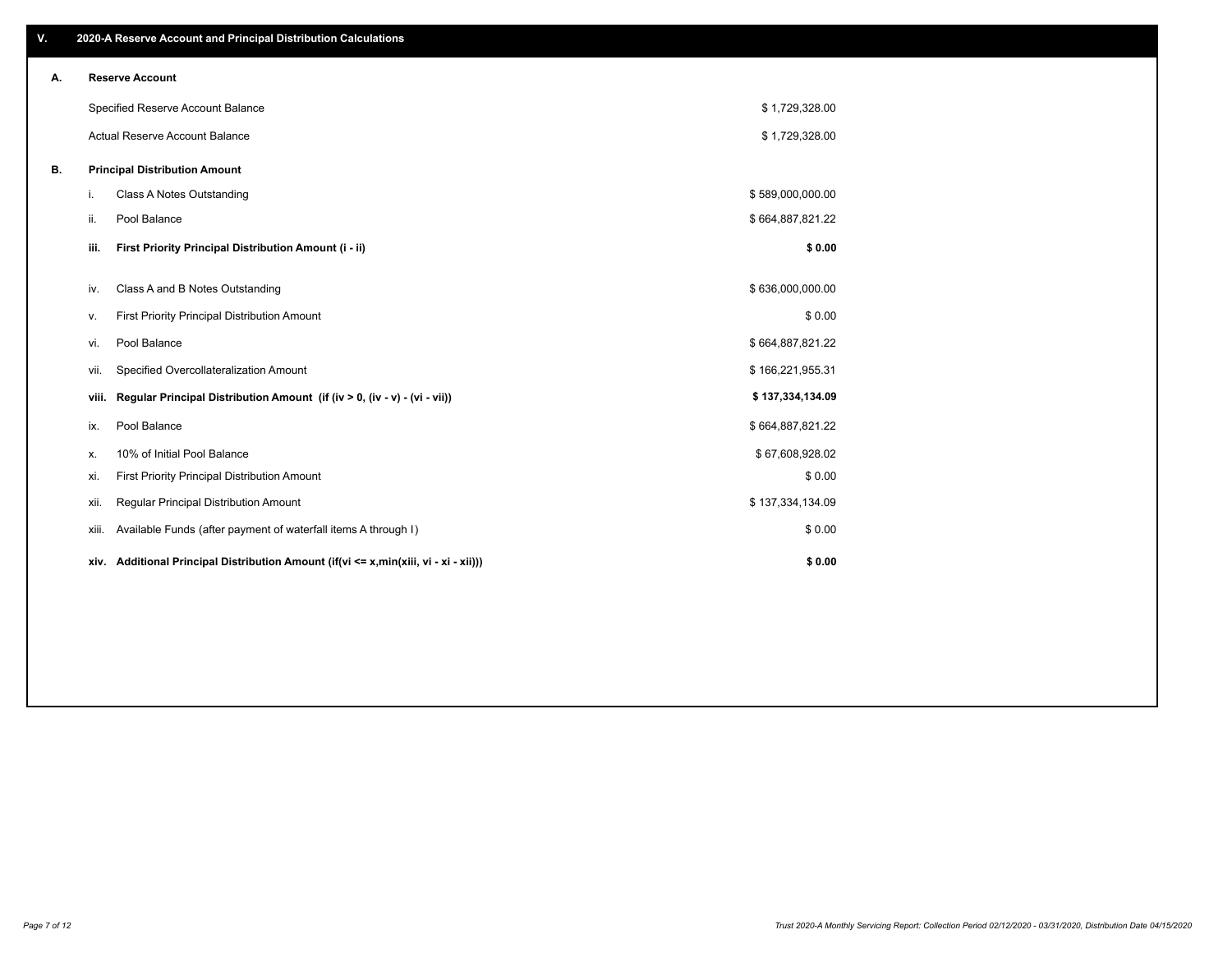|                          |                                                         | Paid            | <b>Funds Balance</b> |
|--------------------------|---------------------------------------------------------|-----------------|----------------------|
|                          | <b>Total Available Funds</b>                            |                 | \$40,999,512.48      |
| A                        | <b>Trustee Fees</b>                                     | \$0.00          | \$40,999,512.48      |
| В                        | <b>Servicing Fees</b>                                   | \$419,326.02    | \$40,580,186.46      |
| C                        | i. Administration Fees                                  | \$8,333.00      | \$40,571,853.46      |
|                          | ii. Unreimbursed Administrator Advances plus any Unpaid | \$0.00          | \$40,571,853.46      |
| D                        | Class A Noteholders Interest Distribution Amount        | \$2,216,847.01  | \$38,355,006.45      |
| E.                       | <b>First Priority Principal Payment</b>                 | \$0.00          | \$38,355,006.45      |
| F.                       | Class B Noteholders Interest Distribution Amount        | \$246,750.00    | \$38,108,256.45      |
| G                        | Reinstatement Reserve Account                           | \$0.00          | \$38,108,256.45      |
| H                        | Regular Principal Distribution                          | \$38,108,256.45 | \$0.00               |
| $\overline{\phantom{a}}$ | <b>Carryover Servicing Fees</b>                         | \$0.00          | \$0.00               |
| J                        | Additional Principal Distribution Amount                | \$0.00          | \$0.00               |
| Κ                        | Unpaid Expenses of Trustee                              | \$0.00          | \$0.00               |
| L                        | Unpaid Expenses of Administrator                        | \$0.00          | \$0.00               |
| М                        | Remaining Funds to the Residual Certificateholders      | \$0.00          | \$0.00               |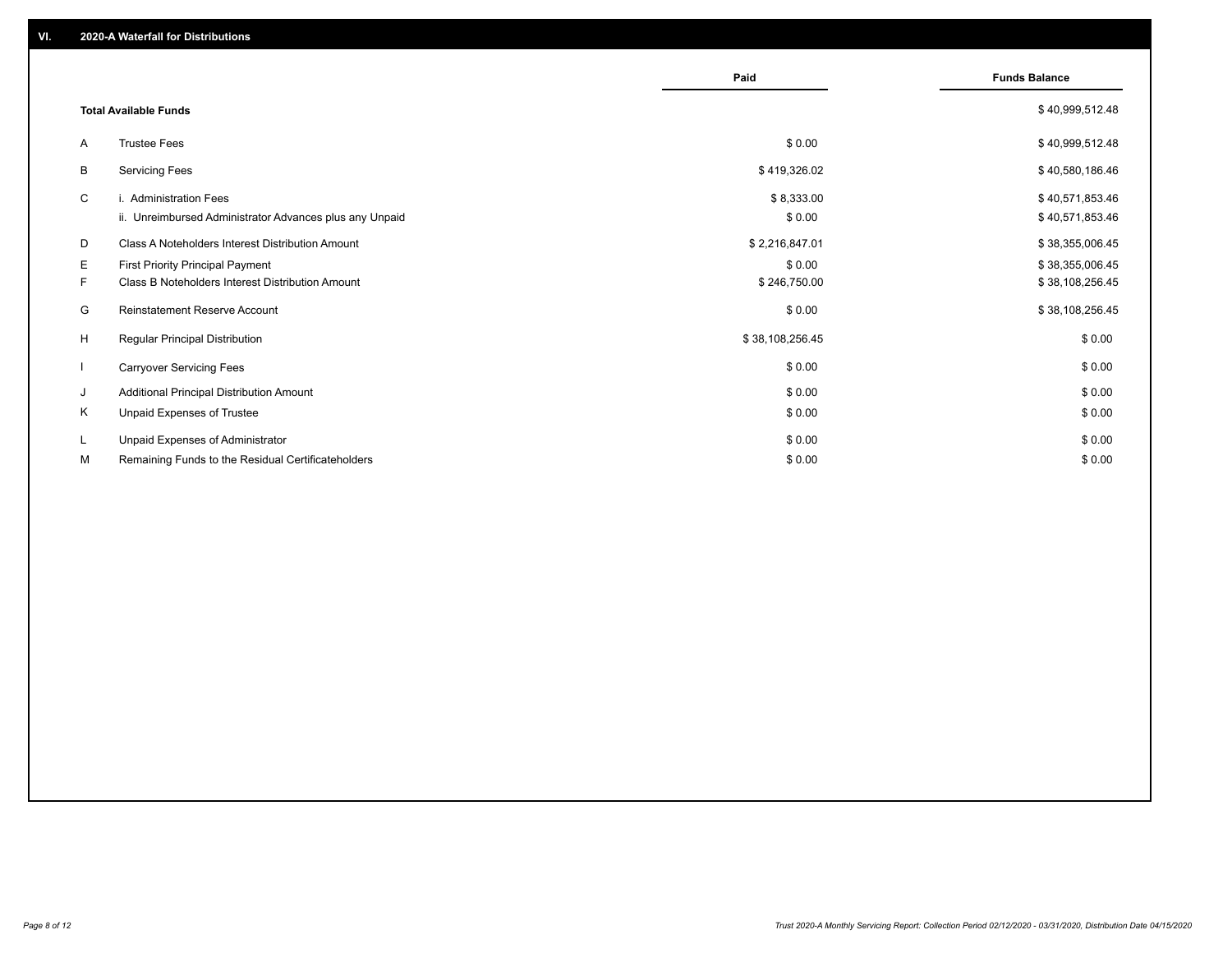| <b>Distribution Amounts</b>                                |                         |                         |                         |
|------------------------------------------------------------|-------------------------|-------------------------|-------------------------|
|                                                            | A1                      | A <sub>2</sub> A        | A <sub>2</sub> B        |
| Cusip/Isin                                                 | 78449UAA6               | 78449UAB4               | 78449UAC2               |
| <b>Beginning Balance</b>                                   | \$219,000,000.00        | \$320,000,000.00        | \$50,000,000.00         |
| Index                                                      | <b>LIBOR</b>            | <b>FIXED</b>            | <b>LIBOR</b>            |
| Spread/Fixed Rate                                          | 0.30%                   | 2.23%                   | 0.83%                   |
| Record Date (Days Prior to Distribution)                   | 1 NEW YORK BUSINESS DAY | 1 NEW YORK BUSINESS DAY | 1 NEW YORK BUSINESS DAY |
| Accrual Period Begin                                       | 2/12/2020               | 2/12/2020               | 2/12/2020               |
| <b>Accrual Period End</b>                                  | 4/15/2020               | 4/15/2020               | 4/15/2020               |
| Daycount Fraction                                          | 0.17500000              | 0.17500000              | 0.17500000              |
| Interest Rate*                                             | 1.95788%                | 2.23000%                | 2.48788%                |
| <b>Accrued Interest Factor</b>                             | 0.003426290             | 0.003902500             | 0.004353790             |
| <b>Current Interest Due</b>                                | \$750,357.51            | \$1,248,800.00          | \$217,689.50            |
| Interest Shortfall from Prior Period Plus Accrued Interest | $$ -$                   | $\frac{1}{2}$           | $\frac{1}{2}$           |
| <b>Total Interest Due</b>                                  | \$750,357.51            | \$1,248,800.00          | \$217,689.50            |
| <b>Interest Paid</b>                                       | \$750,357.51            | \$1,248,800.00          | \$217,689.50            |
| <b>Interest Shortfall</b>                                  | $$ -$                   | $\mathsf{\$}$ -         | $$ -$                   |
| <b>Principal Paid</b>                                      | \$38,108,256.45         | $\frac{1}{2}$           | $$ -$                   |
| <b>Ending Principal Balance</b>                            | \$180,891,743.55        | \$320,000,000.00        | \$50,000,000.00         |
| Paydown Factor                                             | 0.174010303             | 0.000000000             | 0.000000000             |
| <b>Ending Balance Factor</b>                               | 0.825989697             | 1.000000000             | 1.000000000             |

\* Pay rates for Current Distribution. For the interest rates applicable to the next distribution date, please see https://www.salliemae.com/about/investors/data/SMBabrate.txt.

**VII. 2020-A Distributions**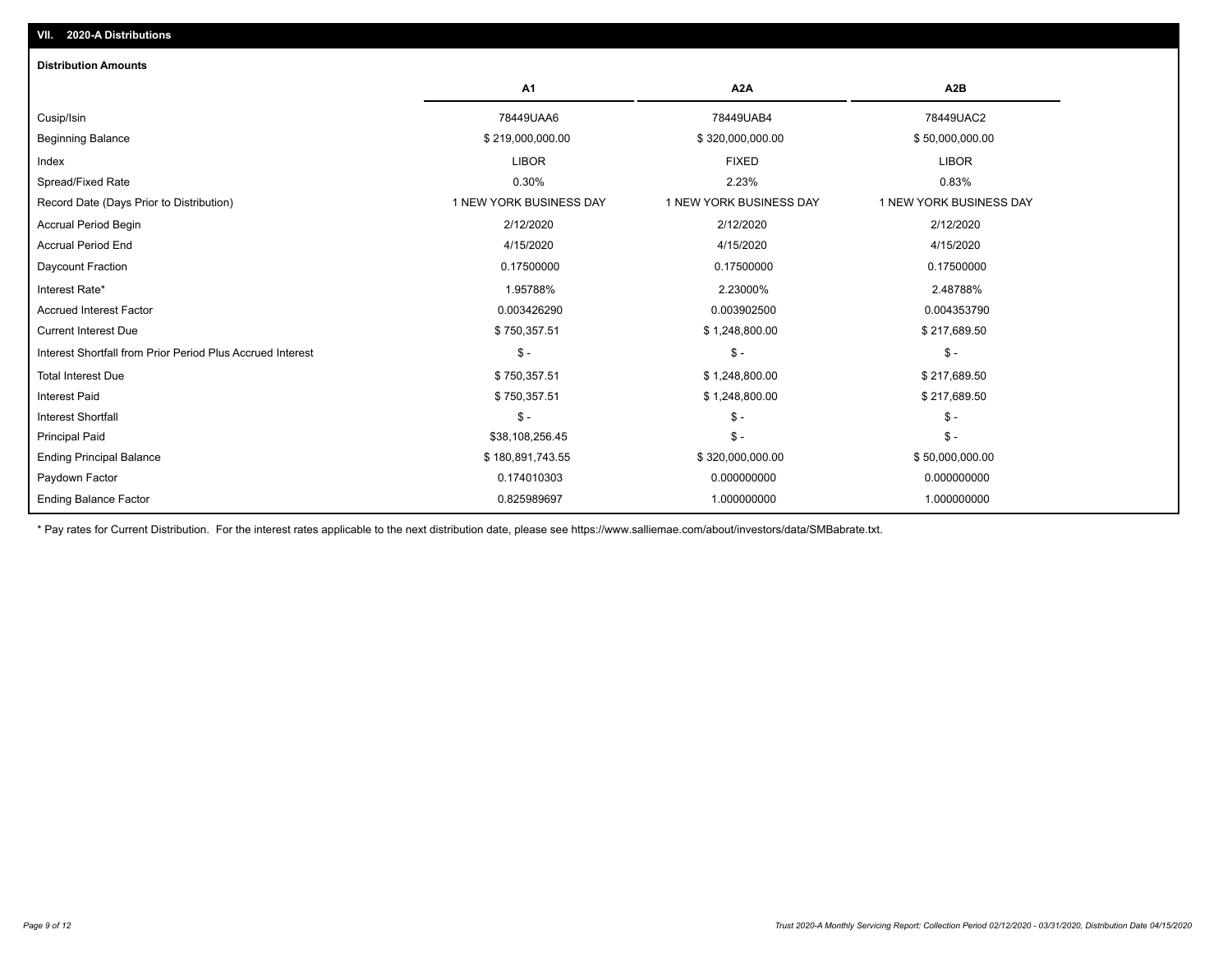| VII. 2020-A Distributions                                  |                         |
|------------------------------------------------------------|-------------------------|
| <b>Distribution Amounts</b>                                |                         |
|                                                            | в                       |
| Cusip/Isin                                                 | 78449UAD0               |
| <b>Beginning Balance</b>                                   | \$47,000,000.00         |
| Index                                                      | <b>FIXED</b>            |
| Spread/Fixed Rate                                          | 3.00%                   |
| Record Date (Days Prior to Distribution)                   | 1 NEW YORK BUSINESS DAY |
| Accrual Period Begin                                       | 2/12/2020               |
| <b>Accrual Period End</b>                                  | 4/15/2020               |
| Daycount Fraction                                          | 0.17500000              |
| Interest Rate*                                             | 3.00000%                |
| <b>Accrued Interest Factor</b>                             | 0.005250000             |
| <b>Current Interest Due</b>                                | \$246,750.00            |
| Interest Shortfall from Prior Period Plus Accrued Interest | $$ -$                   |
| <b>Total Interest Due</b>                                  | \$246,750.00            |
| Interest Paid                                              | \$246,750.00            |
| <b>Interest Shortfall</b>                                  | $$ -$                   |
| <b>Principal Paid</b>                                      | $$ -$                   |
| <b>Ending Principal Balance</b>                            | \$47,000,000.00         |
| Paydown Factor                                             | 0.000000000             |
| <b>Ending Balance Factor</b>                               | 1.000000000             |

\* Pay rates for Current Distribution. For the interest rates applicable to the next distribution date, please see https://www.salliemae.com/about/investors/data/SMBabrate.txt.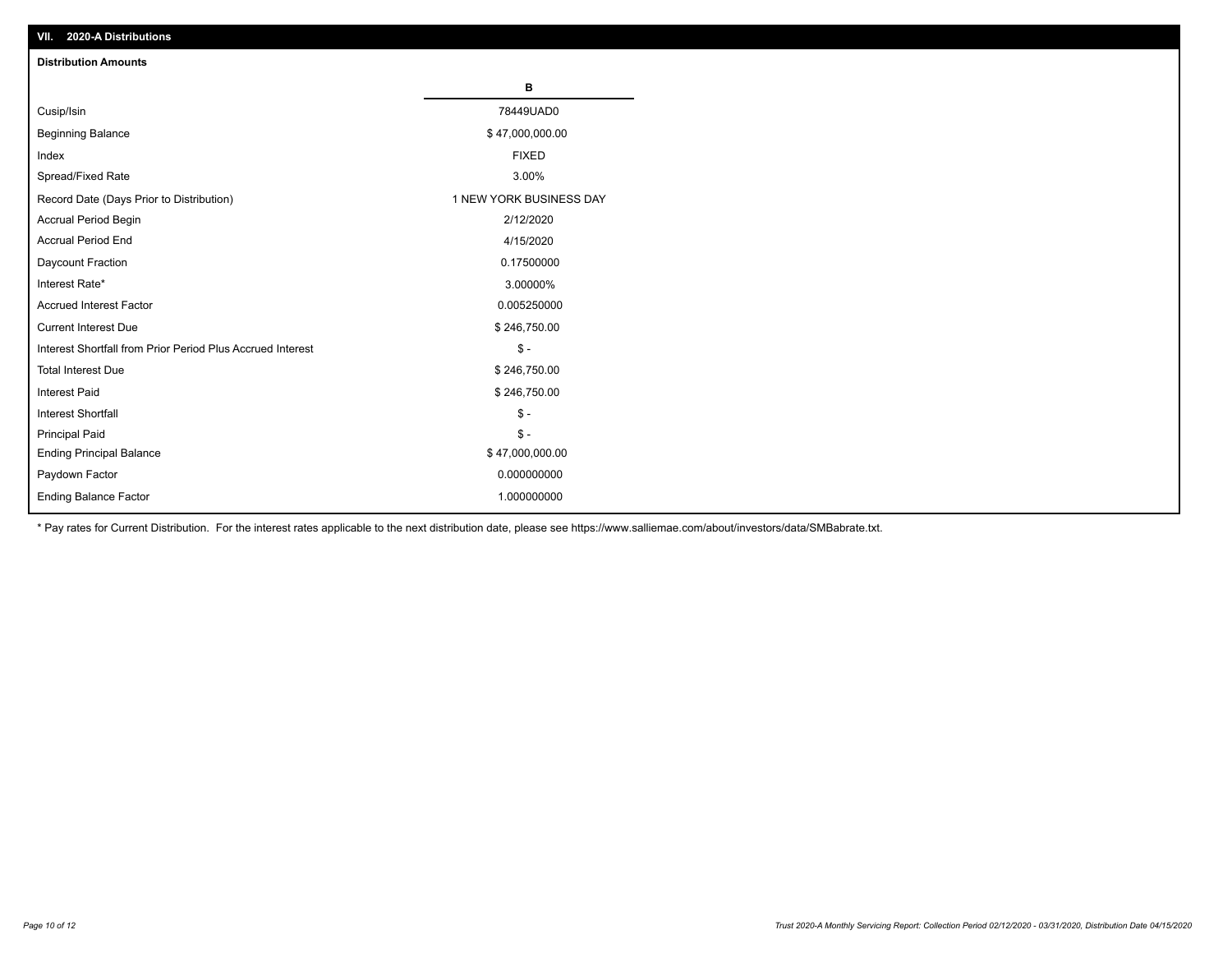#### **Since Issued Total CPR**

$$
\text{total CPR} = 1 - \left(\frac{APB}{PPB}\right)^{\left(\frac{12}{MSC}\right)}
$$

APB = Actual period-end Pool Balance PPB = Projected period-end Pool Balance assuming no prepayments and no defaults Pool Balance = Sum(Principal Balance + Interest Accrued to Capitalize Balance) MSC = Months Since Cut-Off

#### **Since-Issued Total Constant Prepayment Rate (CPR)**

Since-Issued Total CPR measures prepayments, both voluntary and involuntary, for a trust student loan pool over the life of a transaction. For each trust distribution, the actual month-end pool balance is compared against a month-end pool balance originally projected at issuance assuming no prepayments and defaults. For purposes of Since- Issued Total CPR calculations, projected period end pool balance assumes in-school status loans have up to a six month grace period before moving to repayment, grace status loans remain in grace status until their status end date and then to move to full principal and interest repayment, loans subject to interim interest or fixed payments during their in-school and grace period continue paying interim interest or fixed payments until full principal and interest repayment begins, all other trust loans are in full principal and interest repayment status, and that no trust loan in full principal and interest repayment moves from full principal and interest repayment status to any other status.

#### **Weighted Average Coupon**

*WAC1 = APB* ((*CIR*)\*(*APB*))

*WAC2 = APB*  $\frac{((APCL)^{*}(APB))}{APB}$  wac<sub>3</sub> =  $\frac{((ACTL)^{*}(A)P}{APB}$ 



APB = Actual period-end Pool Balance

CIR = Average of the Contractual Interest Rate (1)

APCL = Average of the Applicable Interest Rate (2)

ACTL = Average of the Actual Interest Rate (3)

#### **Weighted Average Coupon (WAC)**

(1) Contractual Interest Rate represents the interest rate indicated in the Promissory Note

(2) Appliclable Interest Rate represents the interest rate after rate reductions, if applicable, are applied

(3) Actual Interest Rate represents the interest rate when borrower incentive programs and rate reductions, if applicable, are applied